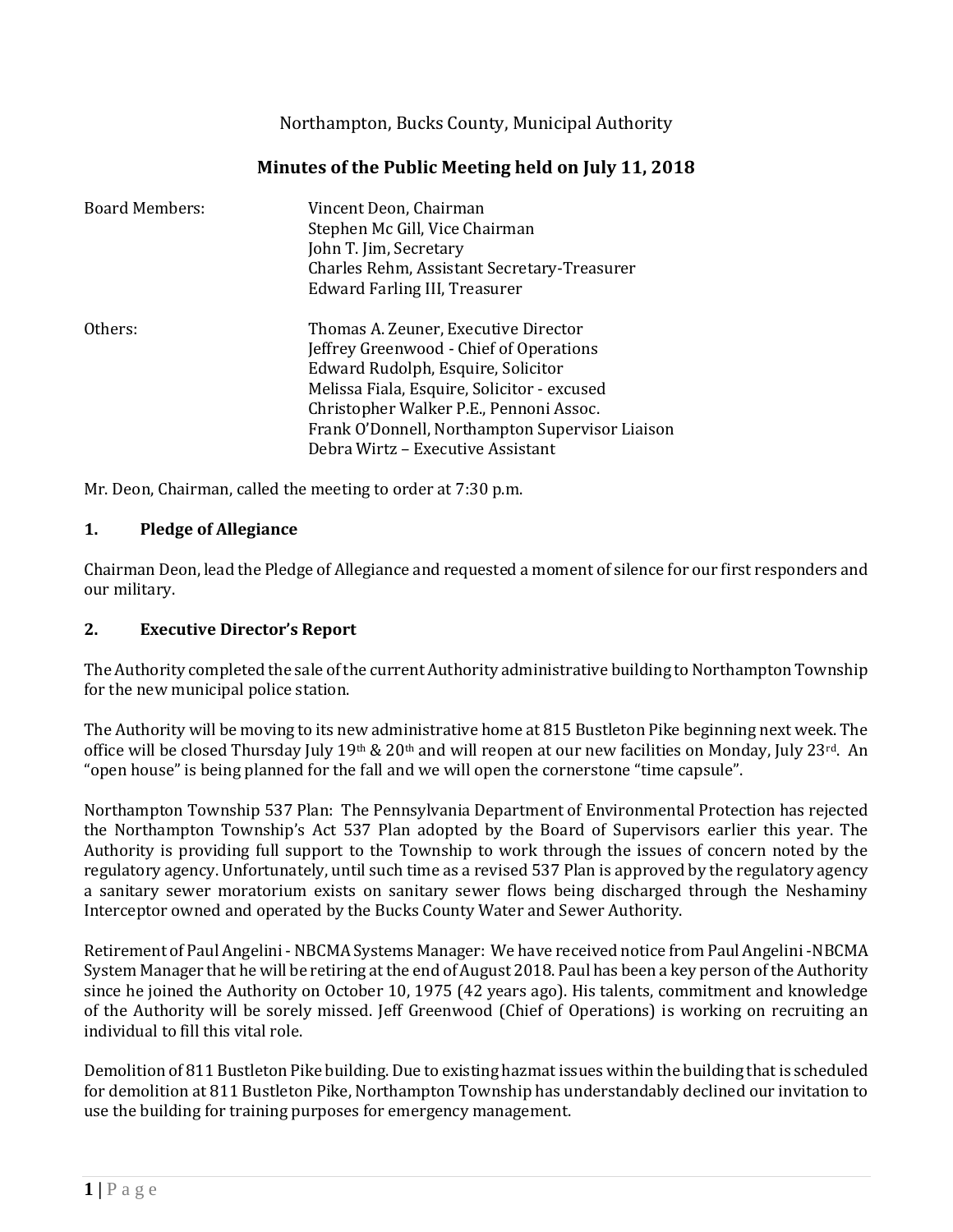## **3.** C**itizens' Concerns**

John & Marge Cristinzio 66 Vermeer Dr. had questions regarding water used for pools and sediment in the water. The Board provided information on sewer charges being capped at 15,000 gallons and water quality.

## **4. Approval of the Minutes of June 6, 2018**

A motion (Farling-McGill) made to approve the Minutes of June 6, 2018 passed with 5 ayes.

### **5. Check Requisitions / Accounts Payable**

A motion (Farling-McGill) adopting the following resolutions passed 5 with ayes.

**Requisition No. 2145** dated June 20, 2018 in the amount of \$293,534.34 **Requisition No. 2146** dated July 05, 2018 in the amount of \$1,138,119.93 **Requisition No. 2147** dated July 11, 2018 in the amount of \$358,965.86

The major items paid under **Requisition No. 2145** are as follows: ABJ Sprinkler Co. - \$1,100.00; Bergey Creative Group - \$4,205.07; CSL Services Inc. - \$17,950.00; Custom Care Property - \$3,3250.00; Exeter Supply Co. Inc. - \$1,967.00; Gran Turk Equipment Co. - \$6,701.90; Herbert Rowland & Grubic - \$12,913.12; Independence Blue Cross - \$11,013.27; Jammer Doors - \$1,150.00; JH Shanahan - \$2,080.00; Pennoni Assoc. Inc. - \$61,558.56; Phillips & Donovan Architects LLC - \$9,228.99; Upper South MUA - \$76,669.20; USA Blue Book - \$1,008.66; Block Line Systems - \$1,255.65; Gasper Home and Garden \$1,250.00and \$75,000.00 for payroll.

The major items paid under **Requisition No. 2146** are as follows: Blind Builders Inc. - \$3,200.00; Analytical Laboratories - \$10,725.00; BCWSA - Sewer - \$604,581.68; BCWSA - Water - \$195,088.88; Bergey Creative Group - \$7,161.69; Chet's Printing - \$1,071.00; First Nat'l Bank of Newtown - \$59,129.38; Gene's Auto Body Inc. - \$1,887.12; Guardian - \$4,042.70; Karl Hops Inc. - \$1,426.41; LB Water Service - \$7,508.12; Link Computer Corp. - \$3,532.20; LRM Inc. - \$1,556.00; M.J. Reider Assoc. - \$1,848.00; Microbac - \$2,025.00; PECO - \$6,466.42; RIO Supply Inc. - \$9,116.80; SystemsNet - \$8,750.00; BCWSA disputed - \$122,229.62 and \$75,000.00 for payroll.

The major items paid under **Requisition No. 2147** are as follows: Bob Borkowski, Tax Collector - \$2,008.41; D J Pinciotti Construction - \$4,795.00; Electri-Tech Inc. - \$47,656.17; Hach Co. - \$3,666.60; LBI Construction, LLC -\$74,053.23; M.J. Reider Assoc. - \$1,457.00; Myco Mechanical Inc. - \$20,104.20; Office Basics - \$2,546.31; Pennoni Assoc. Inc. - \$50,889.20; Rodgers Mechanical Co. - \$8,460.00; Rudolph Clarke LLC - \$39,094.00; Teamster Health & Welfare Fund - \$18,962.16; US Postal Service - \$5000.00; USA Blue Book - \$1,041.41; and \$75,000.00 for payroll.

### **6. Change Order #1 Electri-Tech – 815 Bustleton Pike Richboro**

A motion (Deon-Rehm) made to approve the above noted Change Order for the Authority's new office at 815 Bustleton Pike as quoted by Electri-Tech of Folsom, New Jersey for a total amount of \$4,244.72 passed with 5 ayes.

### **7. Change Order #11– LBI Construction, LLC 815 Bustleton Pike**

A motion (Deon-Rehm) made to approve the above noted Change Order for the Authority's new office at 815 Bustleton Pike as quoted by LBI Construction, LLC of Feasterville Pennsylvania for a total amount of \$5,198.85 passed with 5 ayes.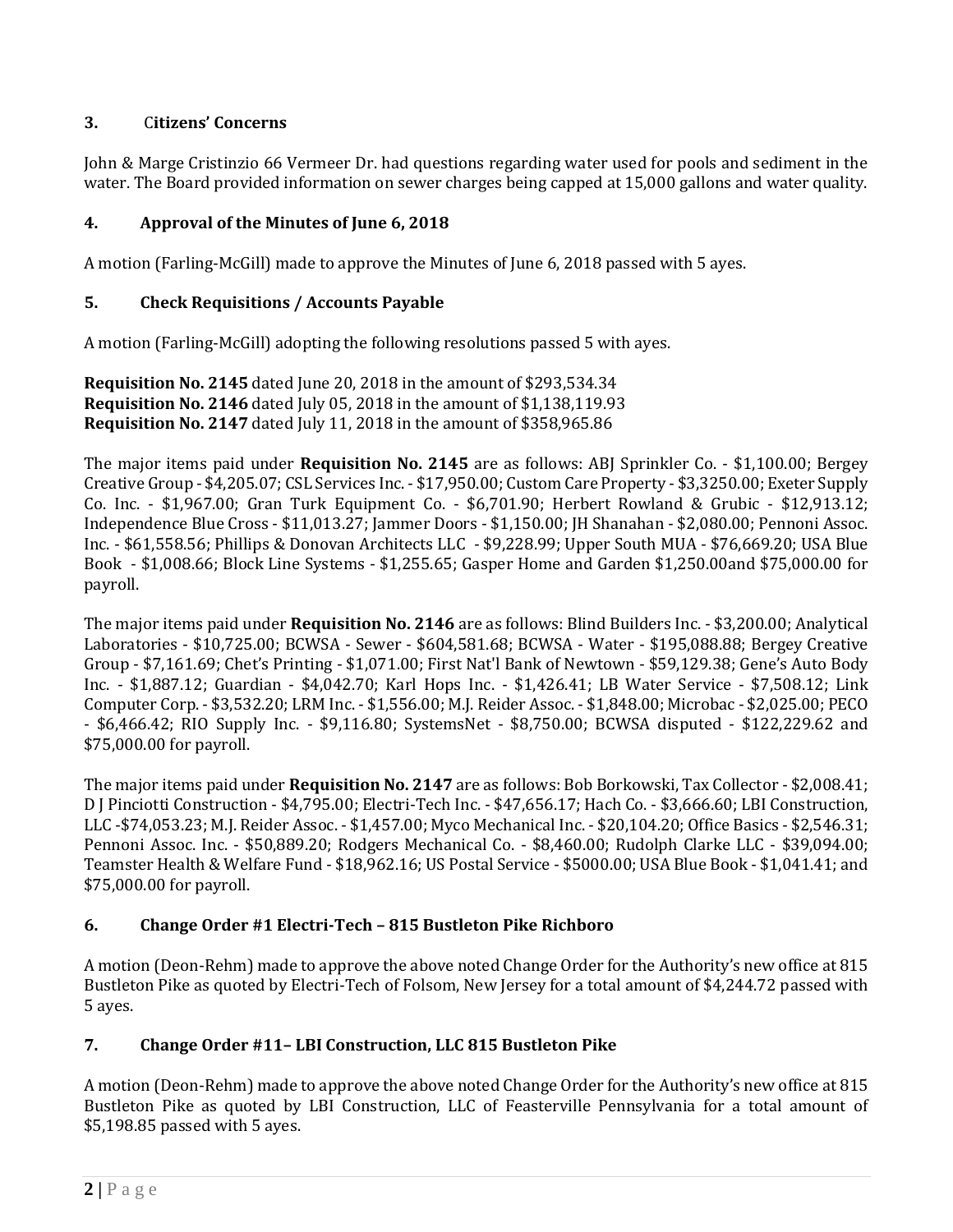# **8. Change Order #13 –LBI Construction, LLC 815 Bustleton Pike**

A motion (Deon-Rehm) made to approve Change Order No. 13 for the Authority's new office at 815 Bustleton Pike as quoted by LBI Construction, LLC of Feasterville Pennsylvania for a total amount of \$11,035.25 passed with 5 ayes.

## **9. Change Order – 815 Bustleton Pike - LBI Construction, LLC**

A motion (Deon-Rehm) made to approve Change Order No. 13 for the Authority's new office at 815 Bustleton Pike as quoted by LBI Construction, LLC of Feasterville Pennsylvania for a total amount of \$12,369.50passed with 5 ayes.

### **10. Change Order – 815 Bustleton Pike – Rodgers Mechanical Co.**

A motion (Deon-Rehm) made approve the above noted Change Order for the Authority's new office at 815 Bustleton Pike as quoted by LBI Construction, LLC of Feasterville Pennsylvania for a total Credit of \$9,780.00passed with 5 ayes.

## **11. Renewal of Administrative Healthcare Coverage**

A motion (Farling-McGill) made to renew the annual administrative healthcare program with Independence Blue Cross with an effective date of August 15, 2018 and fund the Health Savings Accounts with the administrative employees passed with 5 ayes.

## **12. Toner Homes NTPN LLC (444 St Leonards Rd)**

A motion (McGill-Jim) made to authorize the following reductions in the Letters of Credit with Tompkins VIST Bank for Toner Homes Northampton LLC (444 St Leonards Subdivision) LOC# 540001950 in the amount of \$7,928.98 and LOC# 540001951 in the amount of \$45,175.44 in accordance with the Pennoni Assoc. Inc. review letter of July 3, 2018 passed with 5 ayes.

## **13. Award Contract – Demolition of 811 Bustleton Pk.**

A motion (McGill-Rehm) made to award Contract No. 1-G-18, General Demolition of 811 Bustleton Pike to BRB Contractors of King of Prussia in accordance their proposal in the amount of \$29,200.00 conditioned upon regulatory agency requirements passed with 5 ayes.

A motion (McGill-Rehm) made to award Contract No. 2-G-18, Hazardous Material Removal at 811 Bustleton Pike to Plymouth Environmental Co of Norristown in the in accordance with their proposal in the amount of \$24,400.00 conditioned upon regulatory agency requirements passed with 5 ayes.

### **COMMENTS:**

Christopher Walker Pennoni Assoc. Inc. – provided an update on the bid opening for the Brook Drive project.

Mr. Deon noted that Mr. Zeuner suggested a plaque for 815 Bustleton Pike honoring John Long and George Komelasky, long time friends to this Authority.

A motion (Deon-Farling) made directing Executive Director Thomas A. Zeuner to move forward with the design and purchase of a plaque honoring John Long and George Komelasky as "Friends of the Authority,